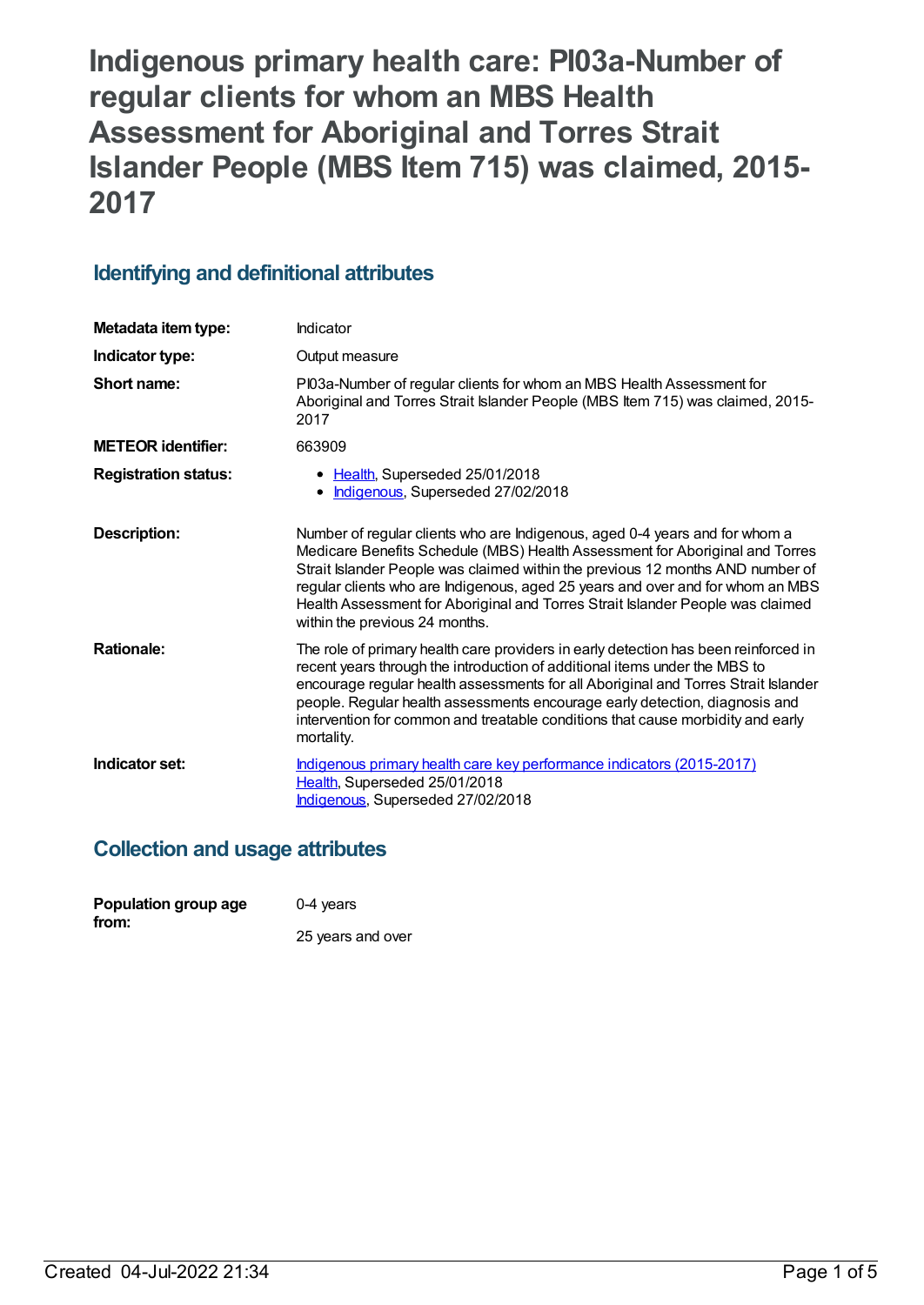| <b>Computation description:</b> | Count of regular clients who are Indigenous, aged 0-4 years and for whom an<br>MBS Health Assessment for Aboriginal and Torres Strait Islander People was<br>claimed within the previous 12 months AND count of regular clients who are<br>Indigenous, aged 25 years and over and for whom an MBS Health Assessment for<br>Aboriginal and Torres Strait Islander People was claimed within the previous 24<br>months.                                                                                                                                                   |
|---------------------------------|-------------------------------------------------------------------------------------------------------------------------------------------------------------------------------------------------------------------------------------------------------------------------------------------------------------------------------------------------------------------------------------------------------------------------------------------------------------------------------------------------------------------------------------------------------------------------|
|                                 | 'Regular client' refers to a client of an Australian Government Department of Health-<br>funded primary health care service (that is required to report against the Indigenous<br>primary health care key performance indicators) who has an active medical record;<br>that is, a client who has attended the Department of Health-funded primary health<br>care service at least 3 times in 2 years.                                                                                                                                                                   |
|                                 | MBS Health Assessment for Aboriginal and Torres Strait Islander People<br>(MBS Item 715): A health assessment specifically available to all people of<br>Aboriginal and Torres Strait Islander descent which can be used for health<br>assessments across the age spectrum. The health assessment includes the<br>assessment of a patient's physical health, and psychological and social well-being.<br>It also assesses whether preventive health care and education should be offered to<br>the patient, to improve that patient's health and well-being (DoH 2013). |
|                                 | Presented as a number.                                                                                                                                                                                                                                                                                                                                                                                                                                                                                                                                                  |
|                                 | Calculated separately for regular clients aged 0-4 years and 25 years and older.                                                                                                                                                                                                                                                                                                                                                                                                                                                                                        |
| <b>Computation:</b>             | Numerator only                                                                                                                                                                                                                                                                                                                                                                                                                                                                                                                                                          |
| Numerator:                      | Calculation A: Number of regular clients who are Indigenous, aged 0-4 years<br>and for whom an MBS Health Assessment for Aboriginal and Torres Strait Islander<br>People (MBS Item 715) was claimed within the previous 12 months.                                                                                                                                                                                                                                                                                                                                      |
|                                 | Calculation B: Number of regular clients who are Indigenous, aged 25 years and<br>over and for whom an MBS Health Assessment for Aboriginal and Torres Strait<br>Islander People (MBS Item 715) was claimed within the previous 24 months.                                                                                                                                                                                                                                                                                                                              |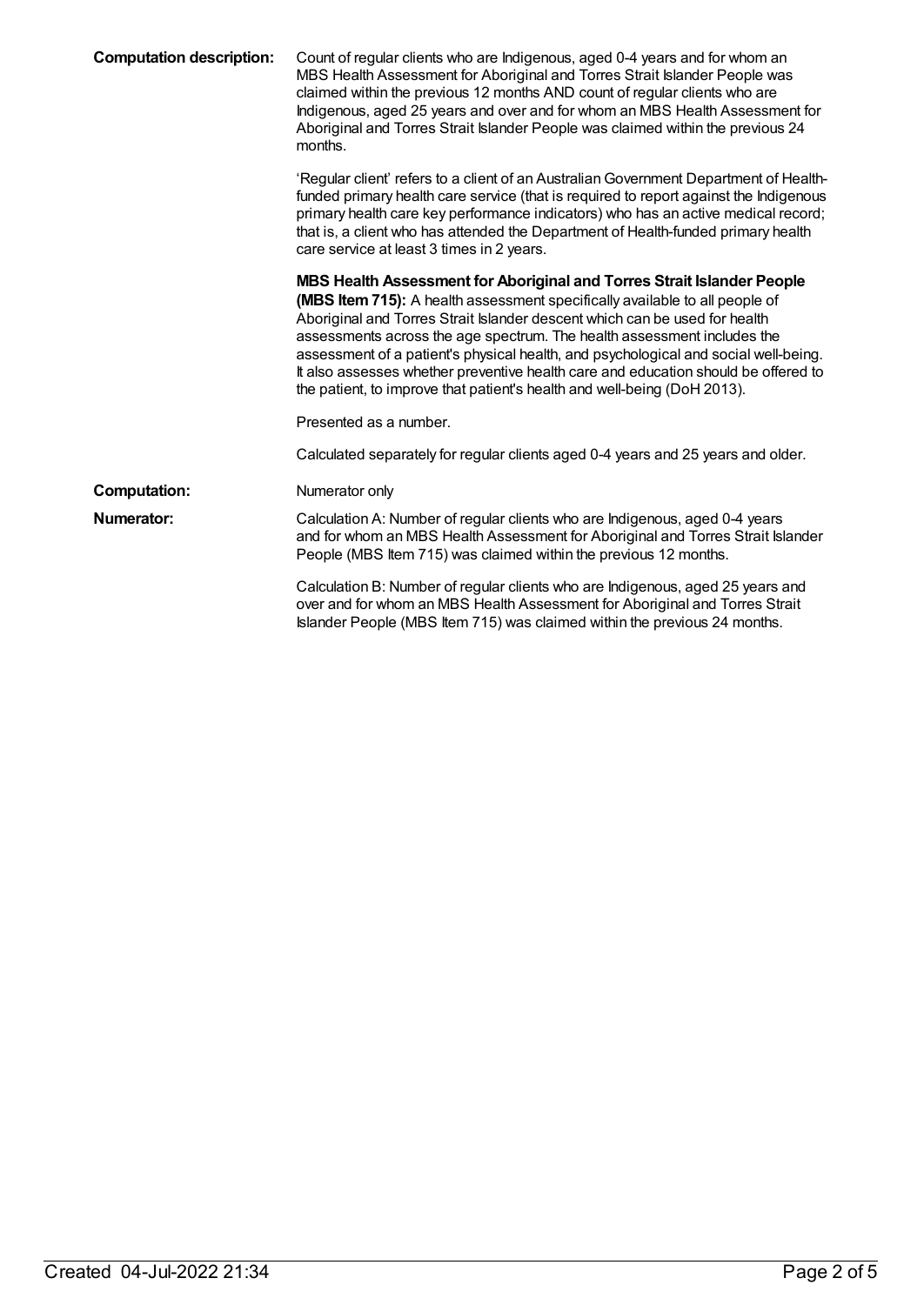[Person—Indigenous](https://meteor.aihw.gov.au/content/291036) status, code N

**Data Source**

[Indigenous](https://meteor.aihw.gov.au/content/430643) primary health care data collection

**NMDS / DSS**

[Indigenous](https://meteor.aihw.gov.au/content/585036) primary health care DSS 2015-17

## **Data Element / Data Set**

[Person—age,](https://meteor.aihw.gov.au/content/303794) total years N[NN]

**Data Source**

[Indigenous](https://meteor.aihw.gov.au/content/430643) primary health care data collection

**NMDS / DSS**

[Indigenous](https://meteor.aihw.gov.au/content/585036) primary health care DSS 2015-17

### **Data Element / Data Set**

[Person—regular](https://meteor.aihw.gov.au/content/436639) client indicator, yes/no code N

**Data Source**

[Indigenous](https://meteor.aihw.gov.au/content/430643) primary health care data collection

**NMDS / DSS**

[Indigenous](https://meteor.aihw.gov.au/content/585036) primary health care DSS 2015-17

### **Data Element / Data Set**

Person-MBS Health Assessment for Aboriginal and Torres Strait Islander People (MBS Item 715) indicator, yes/no code N

### **Data Source**

[Indigenous](https://meteor.aihw.gov.au/content/430643) primary health care data collection

**NMDS / DSS**

[Indigenous](https://meteor.aihw.gov.au/content/585036) primary health care DSS 2015-17

### **Disaggregation:** 1. Age:

- a) 0-4 years b) 25-34 years
- c) 35-44 years
- d) 45-54 years
- e) 55-64 years
- f) 65 years and over
- 2. Sex (for those 25 years and over):
- a) Male
- b) Female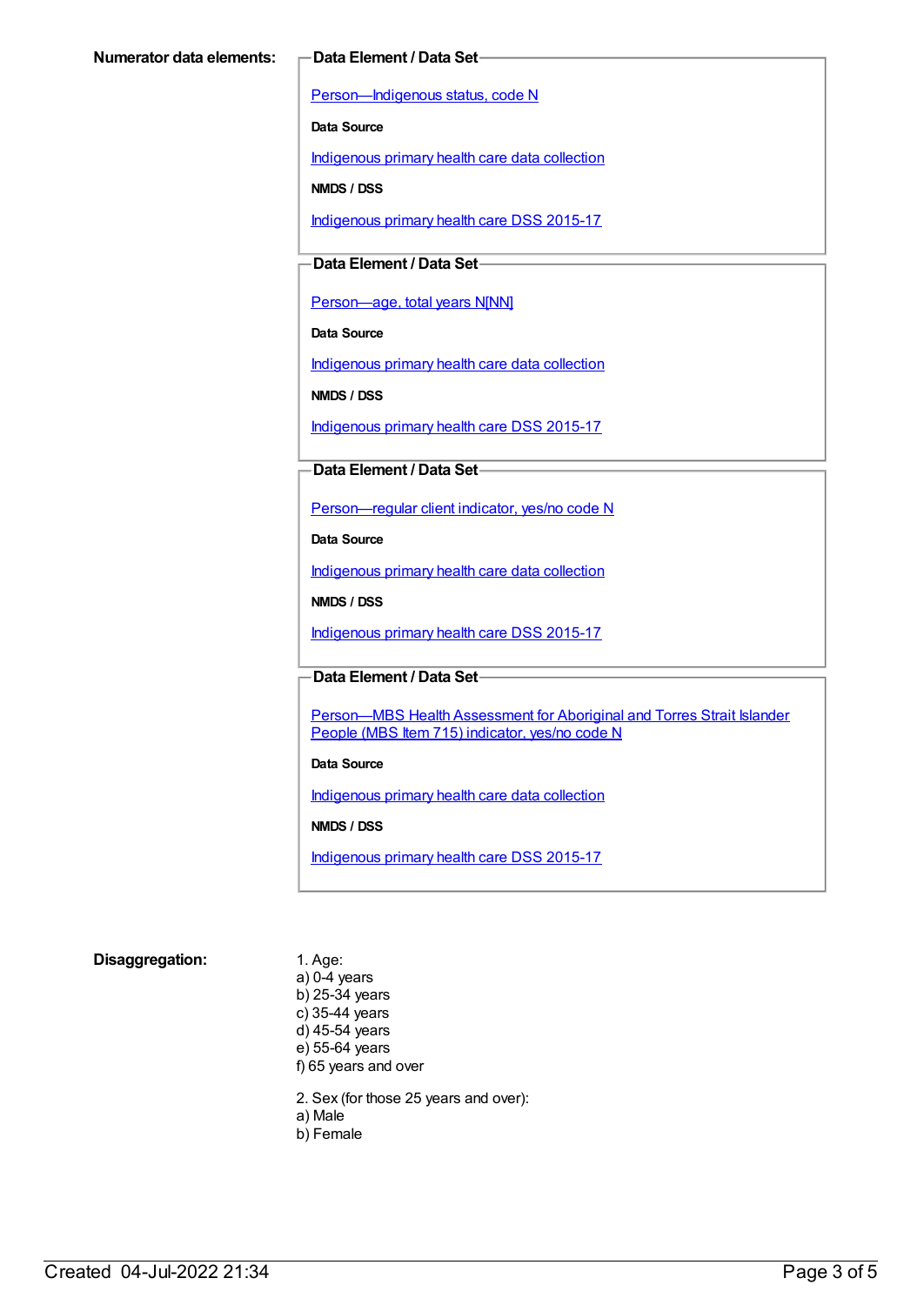| <b>Disaggregation data</b> |  |
|----------------------------|--|
| elements:                  |  |

### **Data Element / Data Set**

[Person—sex,](https://meteor.aihw.gov.au/content/287316) code N **Data Source** [Indigenous](https://meteor.aihw.gov.au/content/430643) primary health care data collection **NMDS / DSS** [Indigenous](https://meteor.aihw.gov.au/content/585036) primary health care DSS 2015-17 **Guide for use** Only for those aged 25 years and over. **Data Element / Data Set** [Person—age,](https://meteor.aihw.gov.au/content/303794) total years N[NN] **Data Source** [Indigenous](https://meteor.aihw.gov.au/content/430643) primary health care data collection **NMDS / DSS** [Indigenous](https://meteor.aihw.gov.au/content/585036) primary health care DSS 2015-17

## **Representational attributes**

| <b>Representation class:</b> | Count  |
|------------------------------|--------|
| Data type:                   | Real   |
| Unit of measure:             | Person |

## **Indicator conceptual framework**

| <b>Framework and</b> | Effective/Appropriate/Efficient |
|----------------------|---------------------------------|
| dimensions:          |                                 |

## **Data source attributes**

| Data sources: | Data Source                                           |
|---------------|-------------------------------------------------------|
|               | <u>Indigenous primary health care data collection</u> |
|               | <b>Frequency</b>                                      |
|               | 6 monthly                                             |
|               | Data custodian                                        |
|               | Australian Institute of Health and Welfare.           |
|               |                                                       |

## **Source and reference attributes**

**Submitting organisation:** Australian Institute of Health and Welfare

AustralianGovernment Department of Health